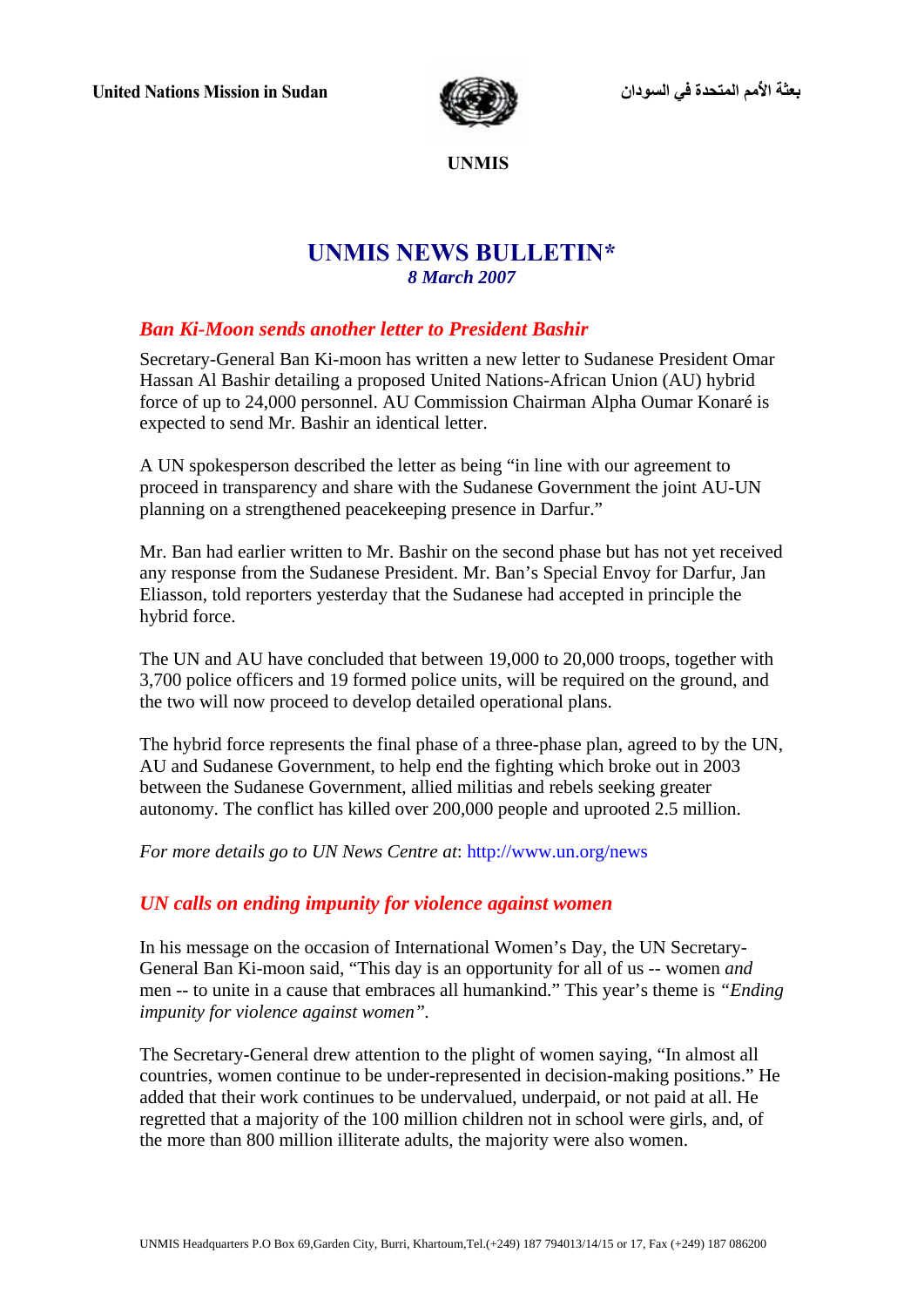In an article, Louise Arbour, UN High Commissioner for Human Rights, highlighted the difficulties in prosecuting perpetrators of violence against women. "ICC action is gearing up to bolster the cumulative experience of international justice mechanisms that have brought to light specific types and patterns of sexual crimes targeting mainly women and girls in war torn zones," she said.

In Sudan, the Government, the UN and civil society groups marked International Women's Day across the country with workshops, marches, speeches and concerts.

UNMIS saluted all women working and living in Sudan, and reiterated its call for Sudanese women to be full-fledged partners in shaping their society and country. UNMIS expressed solidarity with the women of Sudan who have been enduring the devastating toll of war, particularly in Darfur, where violence against women and girls, including rape, continues unabated and is used by some as a tool of war.

It urged all actors in Sudan to redouble their efforts to end impunity for violence against women and ensure that the rights of women, are strengthened, promoted, respected, and protected. The UN family in Sudan pledged to continue working with the Government of National Unity, the Government of Southern Sudan, civil society and NGOs, to ensure that Sudanese women are empowered.

## *Security and Humanitarian Developments in Darfur*

#### **South Darfur**

On 5 March, fighting was reported between the Targam and Rezegat tribes in Yara (40km Northwest of Kass) killing three Targams, who were attacked in their homes.

#### **West Darfur**

On 7 March, Arab militiamen swept through Ardamata IDP camp on Turlili Mountain (15km Southeast of Ardamata camp) and captured two civilians in connection with the killing of one of their relatives. They then went to the Government police station with the two suspects, but refused to allow the police to investigate. Later, they handed over the two suspects to the Military Intelligence/SAF camp in Ardamata. Some 250 militiamen surrounded Ardamata camp on the east and north side demanding a meeting with community leaders. Humanitarian operations in the camp have been temporarily suspended.

### *Southern Sudan and Transitional Areas*

UNMIS in Wau is facilitating a ten-day Peace, Reconciliation and Justice Conference in Raja, aimed at diffusing tensions between the communities arising from militia activity and a high influx of refugees coming from Darfur. The militia commanders had refused reconciliation meetings with the locals, claiming that they would only do so if instructed by Khartoum. An AJMC mission will visit the area soon.